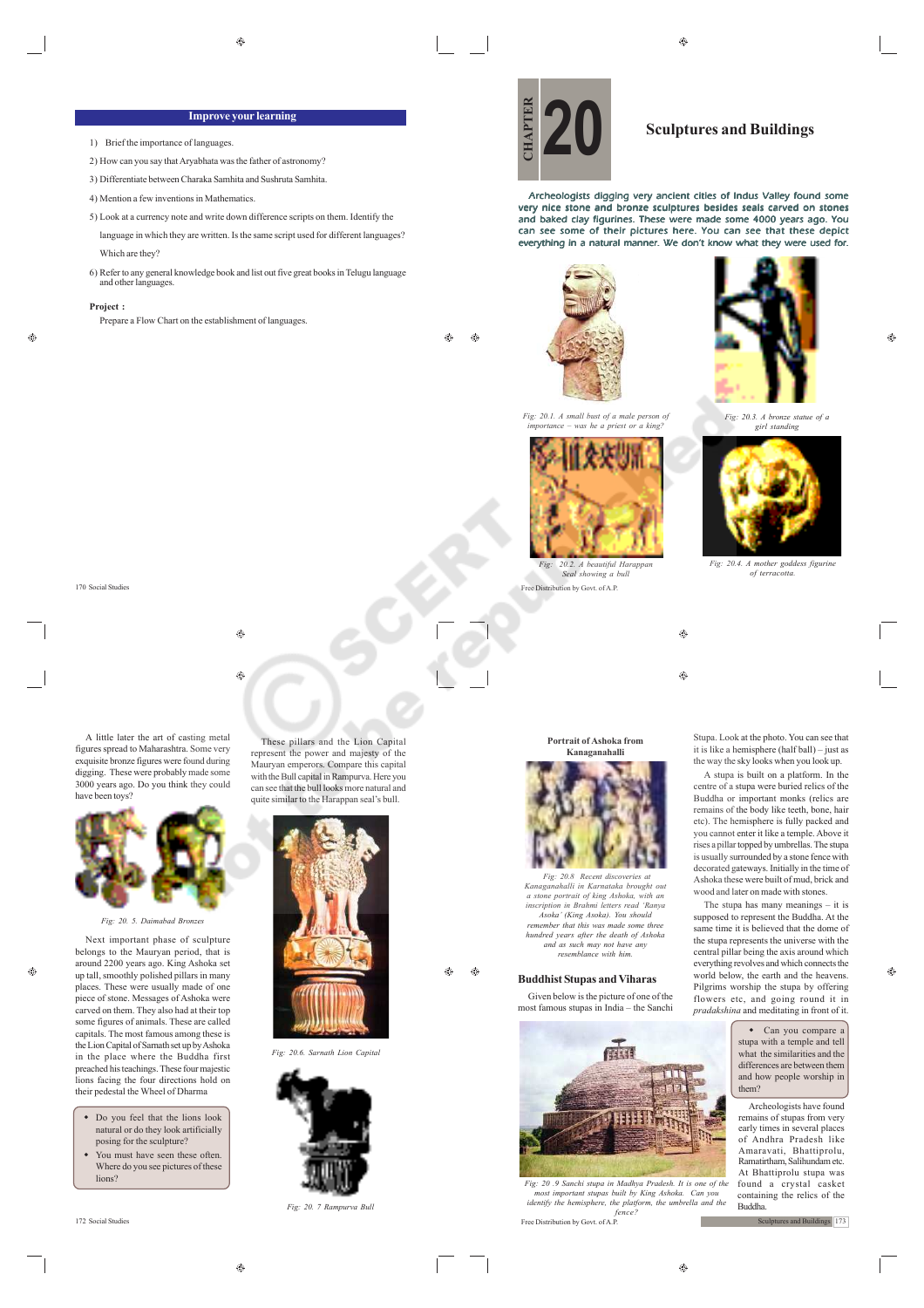⊕



*Fig: 20.10. Remains of Salihundam stupa. Can you see a spoked wheel kind of formation in the foundation of the stupa?*

Amaravati Stupa in Guntur district is the most famous one in Andhra Pradesh. This was built during the rule of Satavahanas about 1900 years ago.

Fig.20.11 shows a sculpture panel depicting the stupa. Can you see some flying figures on the top? These are supposed to be gods from heavens who came to worship the Buddha. At the bottom

you can see some men and women also bowing down and worshipping. You can also see the four lions on the gateway. What do you think they signify?

Today the Amaravathi stupa is just a mound of rubble. All that we have to imagine is how this great stupa was with the help of the panels which show us how it must have looked

1900 years ago. As you can see from the picture the stupa was covered with panels of sculptures depicting the Buddha and his teachings. These panels were found by the British and were taken away by them to 174 Social Studies

*Viharas* were the monasteries or living places of Buddhist monks where religious education was imparted. A vihara usually had small rooms around an open courtyard and had a small shrine containing a stupa or an image of the Buddha at one end. This shrine was called a *chaitya* which was also a prayer hall for the monks.

There are cave viharas excavated on hill sides like in Nashik and Karle. These too have some beautiful sculptures carved on them. You will read about them below.

The other *viharas* were built with brick or stone blocks like in Takshashila, Nagarjunakonda and Nalanda which became great places of learning. In Viharas monks taught Buddhist scriptures to disciples. Apart from imparting education in Viharas, monks were also treating the physical ailments of people. We find many inscriptions from these viharas which tell us that ordinary men and women – farmers traders, soldiers, and artisans – made liberal donations for building and expenses of these viharas.

Buddhist holy places of learning had attracted the pilgrims from other countries. Chinese pilgrims Fa-hi-an, Itsing and Huen-Tsang came to visit places associated with the life of the Buddha as well as famous monasteries.

**Pilgrims** were the people who took up journeys to holy places to offer worship.

Hu-en-Tsang, and others spent time studying in Nalanda (Bihar) the most famous Buddhist monastery of the period. This is how he describes it:

"*The teachers are men of the highest ability and talent. They follow* 176 Social Studies Free Distribution by Govt. of A.P.

*Fig: 20.11 Amaravathi stupa.*

London. Some of the panels that could not be transported were kept in Madras Museum. Based on these panels people have tried to imagine how the stupa would have looked like. See the picture of reconstruction and compare it with the panel



 $\triangle$ 

۳

*Fig: 20.12 Reconstruction of Amaravathi stupa*

*the teachings of the Buddha in all sincerity. The rulers of the monastery are strict, and everyone has to follow Discussions are throughout the day, and the old and the young mutually help one another. Learned men from different cities come here to settle their doubts. The gate keeper asks new entrants difficult questions. They are allowed to enter only after they have been able to answer these. Seven or eight out of every ten are not able to answer."* **Rock cut Chaityas and Early**

Traders, artisans and kings of the time of the Satavahanas donated generously to build a unique kind of chaityas and viharas in several places in Maharashtra like Karle, Bhaja, Kanheri and Nashik. These were built like caves on hill sides. Stone workers using chisel and hammer carved living rocks and reproduced structures which carpenters and wood workers had made. They made large prayer halls, stupas and small rooms for monks – all in the rock. They also carved beautiful images of people and animals and some times of the Buddha. Look at these pictures of the Karle chaitya which was built about 2100 years ago. Do you think the man and the woman shown in the sculpture had equal status? Give your reasons. Which part of the chaitya do you think was carved out first and which part was carved the last?

**Temples**

remains have been removed and kept in a museum nearby. Look at some of the sculpture panels from Nagarjunakonda and Amaravati below. These sculpture panels represent

 $\triangle$  $\triangle$ 

the earliest sculptural avitivity in South India. You can get a glimpse of people of those times from them.

*Fig: 20.13 A panel from An showing calming of an elephant (Nalagiri) by the Buddha. The royal elephant went* out of control and the people on the street<br>were panic stricken. However on seeing<br>the Buddha the elephant calmed down and<br>bowed down to him. Can you see how they<br>show a story in a panel? What could be<br>the message of the s

Free Distribution by Govt. of A.P.

 $\bigoplus$ 

**The State** 



*Fig: 20.16 Outside gate of Karle cave chaitya*

۵

Even during these times, carpenters and masons are making temples and chaityas with mud, wood and stones. Some of these temples are for gods like Krishna while others are for the Buddha. But these have not survived. At Sanchi in Madhya Pradesh we get one of the earliest surviving stone temples. This is a very simple structure, with just a small room (called *garbhagriha*) in which the idol of the Buddha was kept, and a small open porch or *mandapa* with no walls but only pillars. The door and the pillars are beautifully carved. However, the temple has a flat roof without any tower or *shikhara* on it. This was built around 1600 years ago. See the pictures.



*Fig: 20.14 A panel from Nagarjunakonda showing the admission of six princes and the barber Upali into the Sangha. In order to teach the princes humility, the Buddha admitted Upali first and the rest after him. You can see Upali seated on a low stool besides the Buddha.*



Ô.

*Fig: 20.15 Panel from Sanchi shows the daily life of villagers. This is a beautiful panel which shows the visit of the Buddha to a village. Can you make a list of activities being done by the people in this panel? Do you get to see similar scenes in today's villages?*

As time went on sculptors started making large and complete figures instead of just the reliefs shown above. Large statues of the Buddha tried to give people an idea of the peaceful, calm and serene personality of the Buddha. The most famous sculptures of the Buddha come from Gandhara in the Northwest, Mathura and Saranath in Uttar Pradesh (Fig: 17.11). We also can see some of these sculptures in Nagarjunakonda.

Sculptures and Buildings 175

 $\bigcirc$ 



*Fig: 20.17. Inside a Chaitya*







 $^{\circ}$ 

**Sculptures and Buildings** 177

 $\oplus$ 

Another important stupa was the Nagarjunakonda stupa. It was part of Vijayapuri the capital city of Ikshvaku kings. It was on the banks of the Krishna River. Vijayapuri, had a large number of stupas, *viharas* and palaces. It also had a beautifully designed amphitheatre and ghats leading to the river. Unfortunately today the entire city lies under water – submerged in the Nagarjunasagar dam. A large number of sculptures and other

 $\triangle$ 

 $^{\circ}$